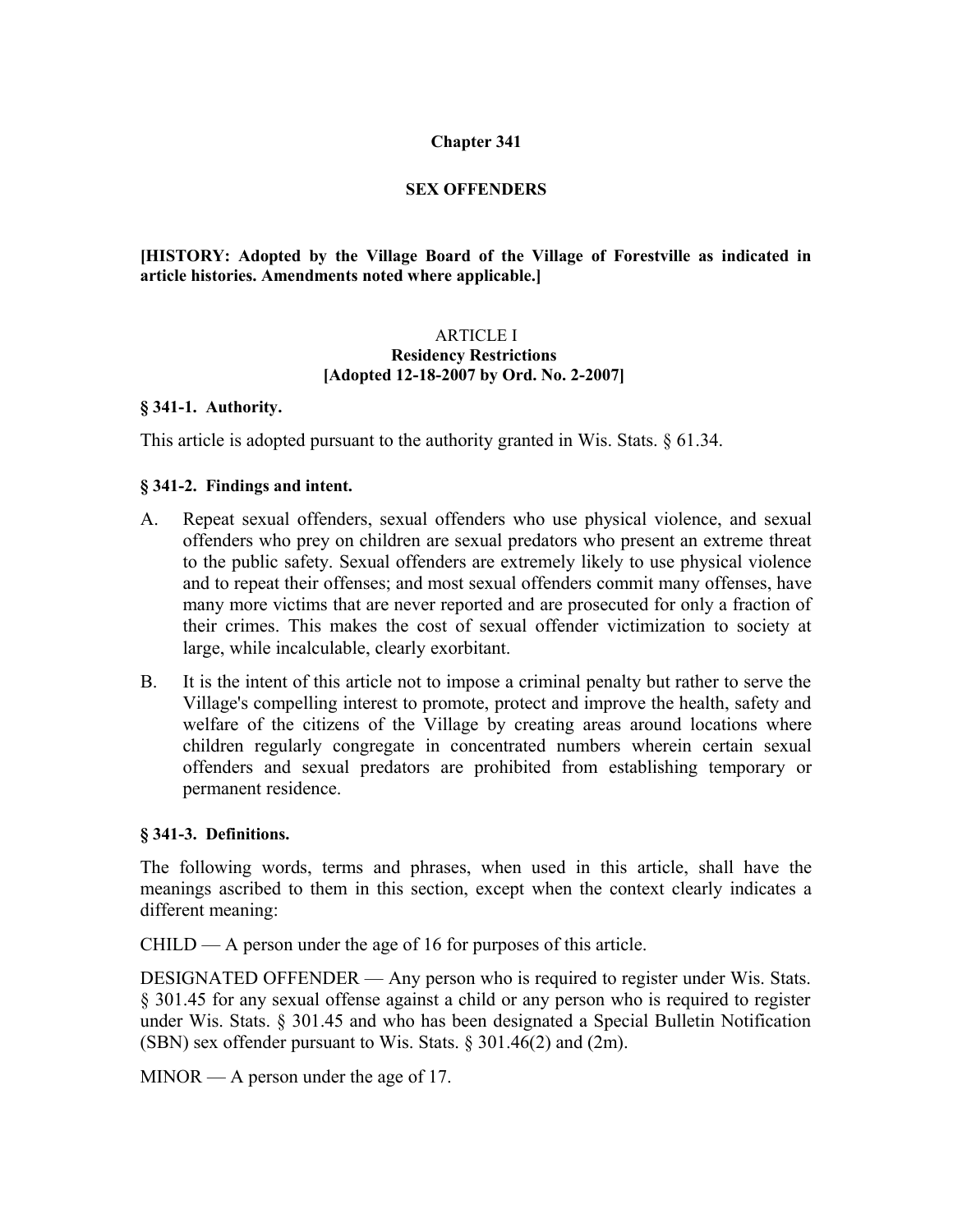PERMANENT RESIDENCE — A place where a person abides, lodges or resides for 14 or more consecutive days.

TEMPORARY RESIDENCE  $- A$  place where a person abides, lodges or resides for a period of 14 or more days in the aggregate during any calendar year and which is not the person's permanent address or a place where the person routinely abides, lodges, or resides for a period of four or more consecutive or nonconsecutive days in any month and which is not the person's permanent residence.

# **§ 341-4. Residence location prohibitions; violations and penalties; exceptions.**

- A. Prohibited location of residence. It is unlawful for any designated offender to establish a permanent residence or temporary residence in the Village of Forestville within 2,500 feet of any school, licensed day-care center, park, trail, playground, place of worship, library or any other place designated by the Village as a place where children are known to congregate.
- B. Prohibited activity. It is unlawful for any designed offender to participate in a holiday event in the Village of Forestville involving children under 18 years of age, such as distributing candy or other items to children on Halloween, wearing a Santa Claus costume on or preceding Christmas or wearing an Easter Bunny costume on or preceding Easter. Holiday events in which the offender is the parent or guardian of the children involved, and no nonfamilial children are present, are exempt from this subsection. "Participation" is to be defined as actively taking part in the event.
- C. Measurement of distance.
	- (1) For purposes of determining the minimum distance separation, the requirement shall be measured by following a straight line from the outer property line of the permanent residence or temporary residence to nearest outer property line of a school, licensed day-care center, library, park, trail, playground, place of worship, or any other place designated by the Village where children are known to congregate.
	- (2) The Village Clerk shall maintain an official map showing prohibited locations as defined by this article. The Clerk shall update the map at least annually to reflect any changes in the location of prohibited zones. These shall be designated on the map as child safety zones.
- D. Penalties. A person who violates this section shall be subject to a penalty as provided in § 1-4 of the Village Code. Each day a person maintains a residence in violation of this article constitutes a separate violation. The Village may also seek equitable relief.<sup>[1](#page-1-0)</sup>
- E. Exceptions. A designated offender residing within a prohibited area as described in Subsection A of this section does not commit a violation of this section if any of the following apply:

<span id="page-1-0"></span><sup>1</sup>. **Editor's Note: Amended at time of adoption of Code (see Ch. 1, General Provisions, Art. II).**